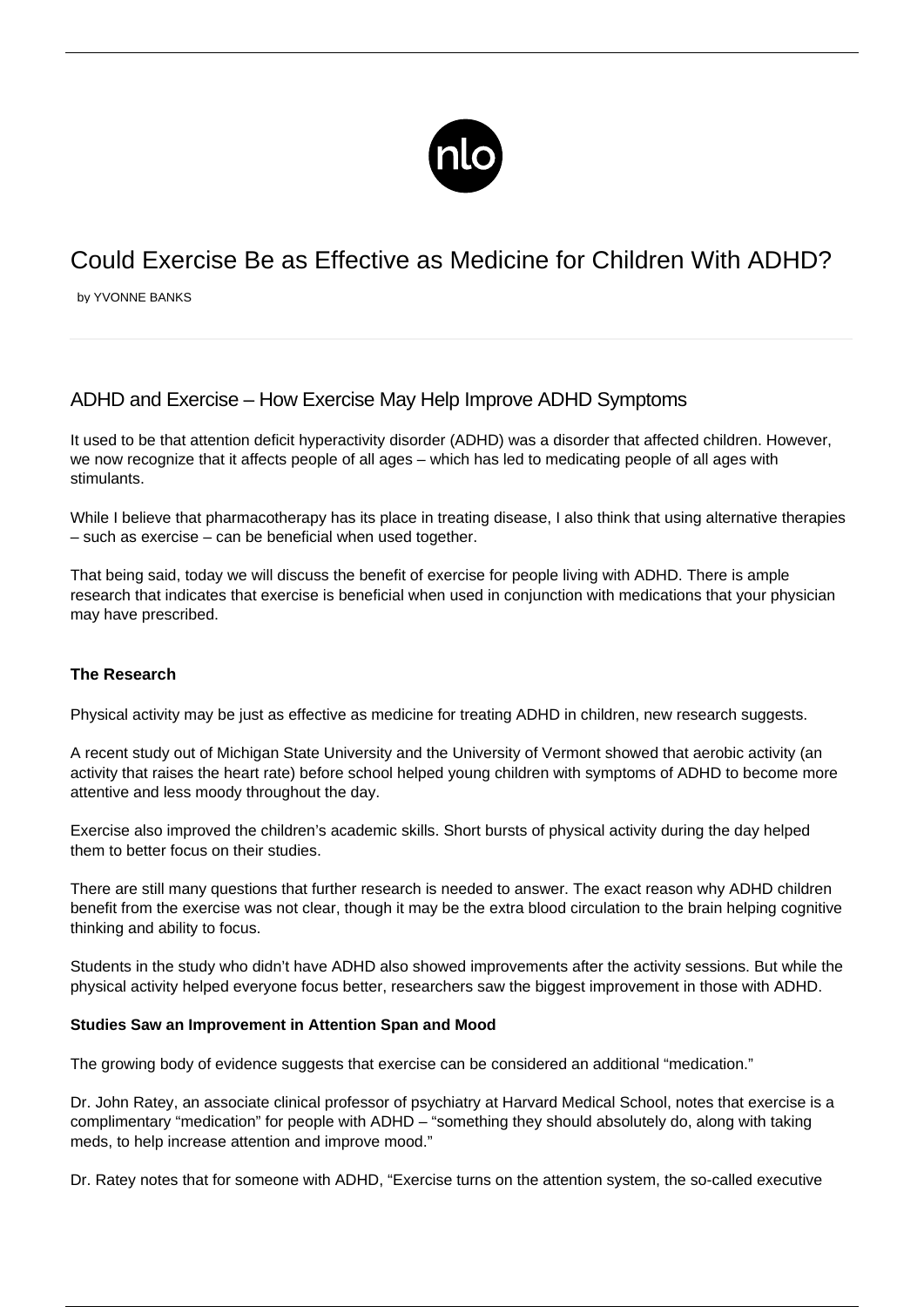functions — sequencing, working memory, prioritizing, inhibiting, and sustaining attention."

The evidence also points to exercise being beneficial for children as well. Dr. Betsy Hoza, a professor of psychology at the University of Vermont, studied children with ADHD at an elementary school. She noted that the children, aged kindergarten to second grade, had improved attention span and mood with as little as 30 minutes of moderate to vigorous activity per day.

#### **Other Studies on ADHD and Exercise**

Some other studies have also found exercise to be hugely beneficial to children with ADHD.

A study involving children in kindergarten through grade two found around 30 minutes of aerobic exercise for 12 weeks produced marked improvements in all the students' attention and mood, children with ADHD included. The sedentary groups did not fare as well.

A program called ABC for Fitness was part of a 2010 report about how exercise helped children with ADHD. It was evaluated by noting how much medication was needed by each child after exercise.

Five elementary schools participated; three used the exercise program, and the other two did not. The findings showed that in the school's where children did activities like jumping in place and squats there was a one-third decline in [ADHD medications](/adhd-medications-for-children/) used by its students. The schools not using exercise had only a minute decrease.

Another research study at the University of Illinois evaluated what exercising on a treadmill does for a child's cognition and attention span. Children aged eight to 10 years old spent 20 minutes either reading or using the treadmill before taking tests to measure their attention, math, and reading skills.

The test scores were improved in the children who exercised. Within the group that exercised, the children with ADHD scored better on a test that measured self-correction as compared to the ADHD children who read.

#### **How Does Exercise Help Promote Concentration?**

You may be wondering, "How the heck is a daily walk or run going to help me concentrate?" Well, good question! It is all a matter of pathophysiology.

Exercise promotes the release of hormones from the brain. For example, endorphins are released. Endorphins are a hormone-like substance that promotes happiness, reduces pain, and regulates the mood.

In addition, dopamine, serotonin, and norepinephrine are all released during exercise; these hormones are all thought to be in short supply when you have ADHD. When these are increased, you may have an [improved](http://adhdliving.today/adhd-living/concentrating-with-adhd/) [attention span](http://adhdliving.today/adhd-living/concentrating-with-adhd/).

Also, exercise that requires concentration can "tax" the attention span. This is very good when you have ADHD. These types of exercises include gymnastics, dance, and tae kwon do.

#### **What Kind of Exercise Is Beneficial?**

According to researchers – the best type of exercise is the type of exercise that you enjoy!

Running is great for some people, but not everyone has the stamina (or the desire!) to keep up a running routine. A walking routine is more reasonable for most people – as little as 30 minutes of walking per day can improve focus and improve mood.

What about kids, who may not enjoy a walking or running routine? Dr. Ratey and Dr. Hoza have the following tips:

**Investigate the activity that you plan to enroll your child in.** Some children won't do well in organized